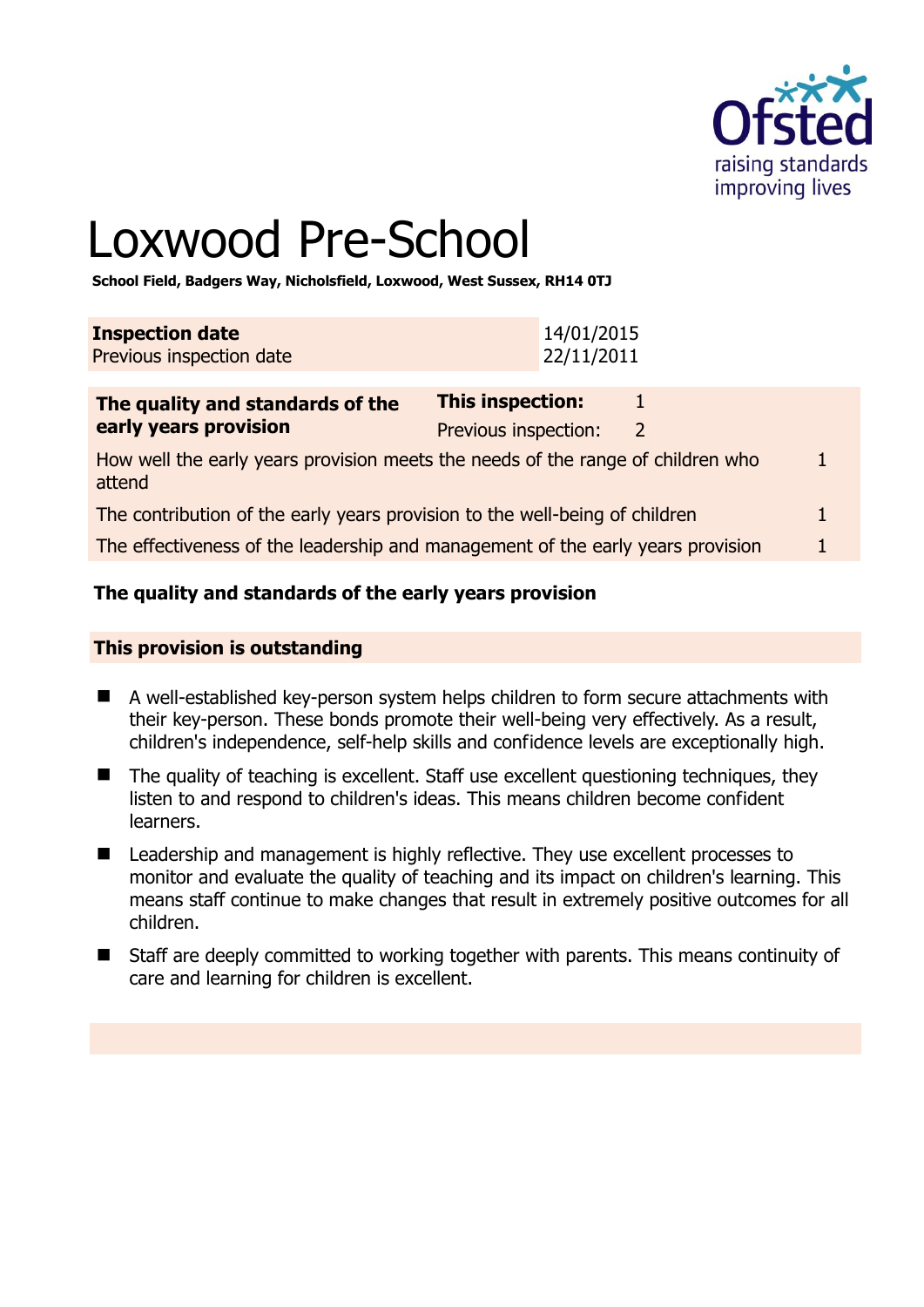#### **Information about this inspection**

Inspections of registered early years provision are:

- $\blacksquare$  scheduled at least once in every inspection cycle the current cycle ends on 31 July 2016
- scheduled more frequently where Ofsted identifies a need to do so, for example where provision was previously judged inadequate
- **•** brought forward in the inspection cycle where Ofsted has received information that suggests the provision may not be meeting the legal requirements of the Early Years Foundation Stage or where assessment of the provision identifies a need for early inspection
- **•** prioritised where we have received information that the provision is not meeting the requirements of the Early Years Foundation Stage and which suggests children may not be safe
- scheduled at the completion of an investigation into failure to comply with the requirements of the Early Years Foundation Stage.

#### **Inspection activities**

- The inspector had a tour of the pre-school and took part in a joint observation with the manager.
- The inspector held discussions with the manager and chair of the management committee.
- The inspector talked with some children, staff and parents, and took account of their views.
- The inspector observed children and staff engaged in activities.
- $\blacksquare$ The inspector looked at a range of documents, including some policies and procedures, risk assessment, and children's records.

# **Inspector**

Jane Franks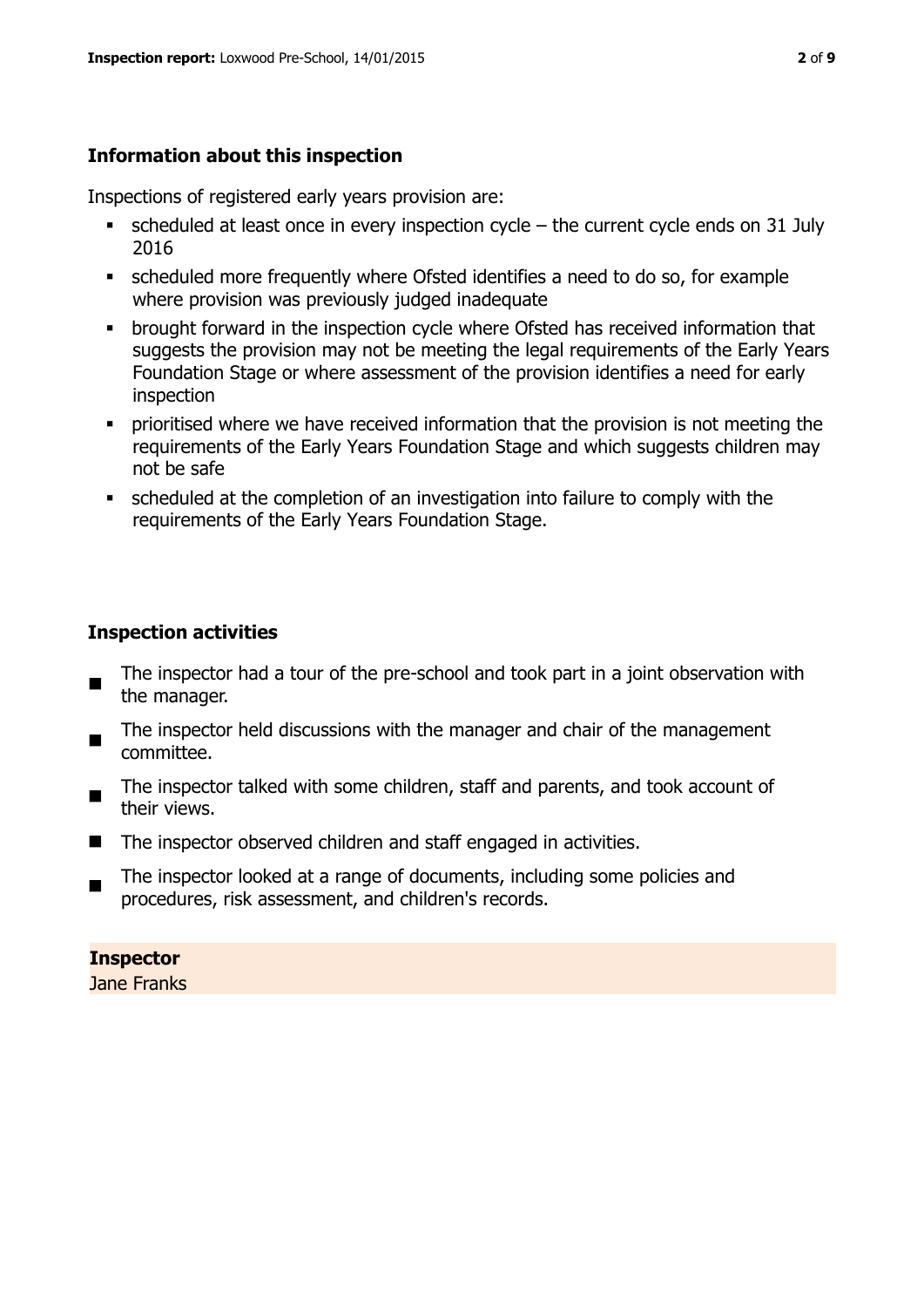# **Full report**

### **Information about the setting**

Loxwood Pre-School was registered in 1980 and is run by a voluntary committee of parents. It operates from a self-contained building set in the grounds of Loxwood Primary School, in Nicholsfield, Loxwood in West Sussex. All children have access to a fully enclosed outdoor play area and have the use of the outdoor environment of the school. The pre-school is able to support children with special educational needs and/or disabilities and those learning English is an additional language. The pre-school is registered on the Early Years Register. The pre-school is open each weekday during term time only. Sessions are from 9am to 1pm. Additional sessions run on a Tuesday and Friday from 1pm to 3pm for three-year-old children. There are currently 24 children on roll. The pre-school is in receipt of funding for the provision of free early education for children aged two, three and four years. There are five members of staff, four hold appropriate early years qualifications.

# **What the setting needs to do to improve further**

#### **To further improve the quality of the early years provision the provider should:**

■ enhance further children's already thriving literacy skills within the outdoor environment by adding pictures alongside words to fully support children's developing awareness that print and symbols carry meaning.

#### **Inspection judgements**

#### **How well the early years provision meets the needs of the range of children who attend**

Staff are highly effective at enhancing children's learning and development. They work extremely closely with parents to ensure children's assessments are accurate. Staff use their expert knowledge to identify clearly children's next steps in learning. Staff use this knowledge to clearly target learning. As a result, children are enthusiastic and highly motivated. For example, they confidently asked staff if they could make play dough. During the activity, each child independently selected resources, such as cars and cooking utensils. Staff skilfully asked questions to initiate discussions about changing patterns and textures. Children developed their small and large muscles while they rolled and stirred their mixtures. Highly skilled and caring staff work exceptionally well alongside parents and other professionals to ensure children requiring additional support receive the help they need. All children make outstanding progress in their learning. Staff diligently tune into children's interests and abilities, and plan challenging activities to extend their learning.

Staff provide an excellent balance of child-initiated and adult-led activities. These provide children with plenty of challenge and encourage their natural curiosity to learn. After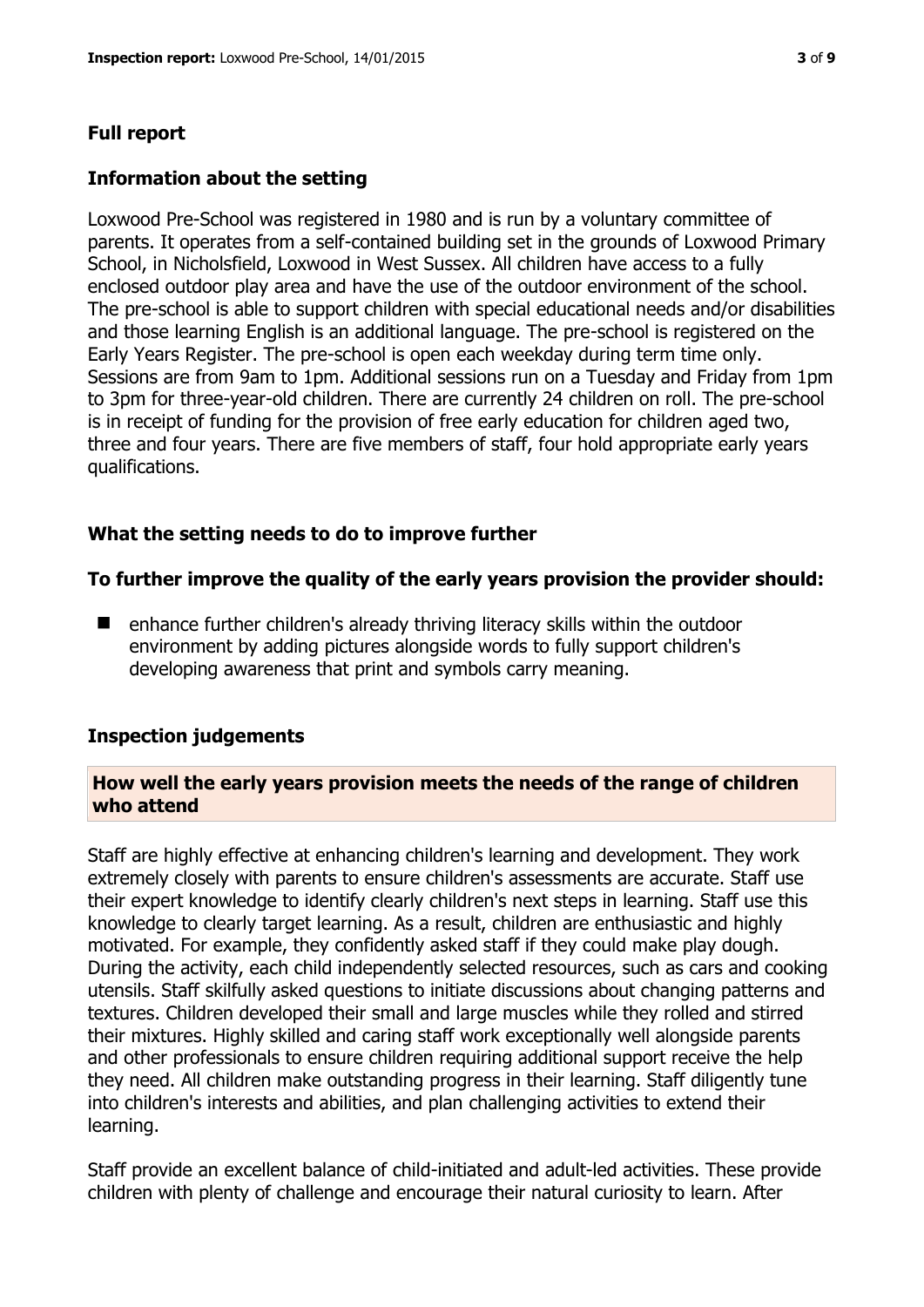finding a spider, children engaged in imaginary play and turned their playhouse into a farm. Older children proudly wrote down the names of their chosen animals while younger children made marks inspired by their older peers. Staff seize all opportunities for children to develop their early writing skills through their daily activities. However, there is opportunity to enhance children's already thriving literacy skills, by incorporating more visual symbols to encourage a greater understanding that words carry meaning. Nevertheless, children are exceptionally well equipped for the next stage in their learning and school. Staff use excellent communication strategies so that children have time to think and respond to solve problems. For example, children worked together stacking up beanbags to access the first floor of their playhouse.

#### **The contribution of the early years provision to the well-being of children**

Children's personal, social and emotional needs are exceedingly well met. As a result, they form highly effective relationship with their key person and display high levels of confidence in their environment. Staff are highly effective at including all children and help them learn to the best of their ability. They encourage children's independence, for example, children prepared the table for snack and peeled their own fruit. Staff teach children to manage their personal hygiene in preparation for school. Staff skilfully promote positive behaviour at all times by enthusiastically acknowledging children's particular achievements, which raises their self-esteem very well. All children engage exceptionally well in activities; therefore, they are extremely well-behaved.

Staff regularly review the resources available to ensure they reflect individual children's care and learning needs. For example, following a recent audit children now have more opportunities to develop their small and large muscles through sand and mud play. Staff plan excellent activities for children to develop their physical skills. They move between the indoor and outdoor environment enjoying the fresh air. Staff teach children an exceptional awareness of safety throughout the range of activities they undertake. As a result, children are developing an understanding of how to keep themselves safe. They demonstrated how to walk carefully on the damp decking outside. Staff deploy themselves extremely well to ensure that all children receive excellent interactions and supervision.

#### **The effectiveness of the leadership and management of the early years provision**

Leadership in the pre-school is strong. Meticulous evaluation of the quality of teaching and monitoring of the education programmes since the last inspection has significantly improved outcomes for children. They monitor children's assessments to ensure consistency in staff's knowledge. There is an emphasis on developing the staff through supervision, manager observations and training based on identified priorities. This highlights the continuous drive to improve the provision. For example, staff have recently attended training on 'block play'. This has increased staff knowledge and skills in teaching even further and enhanced children's progress in the pre-school.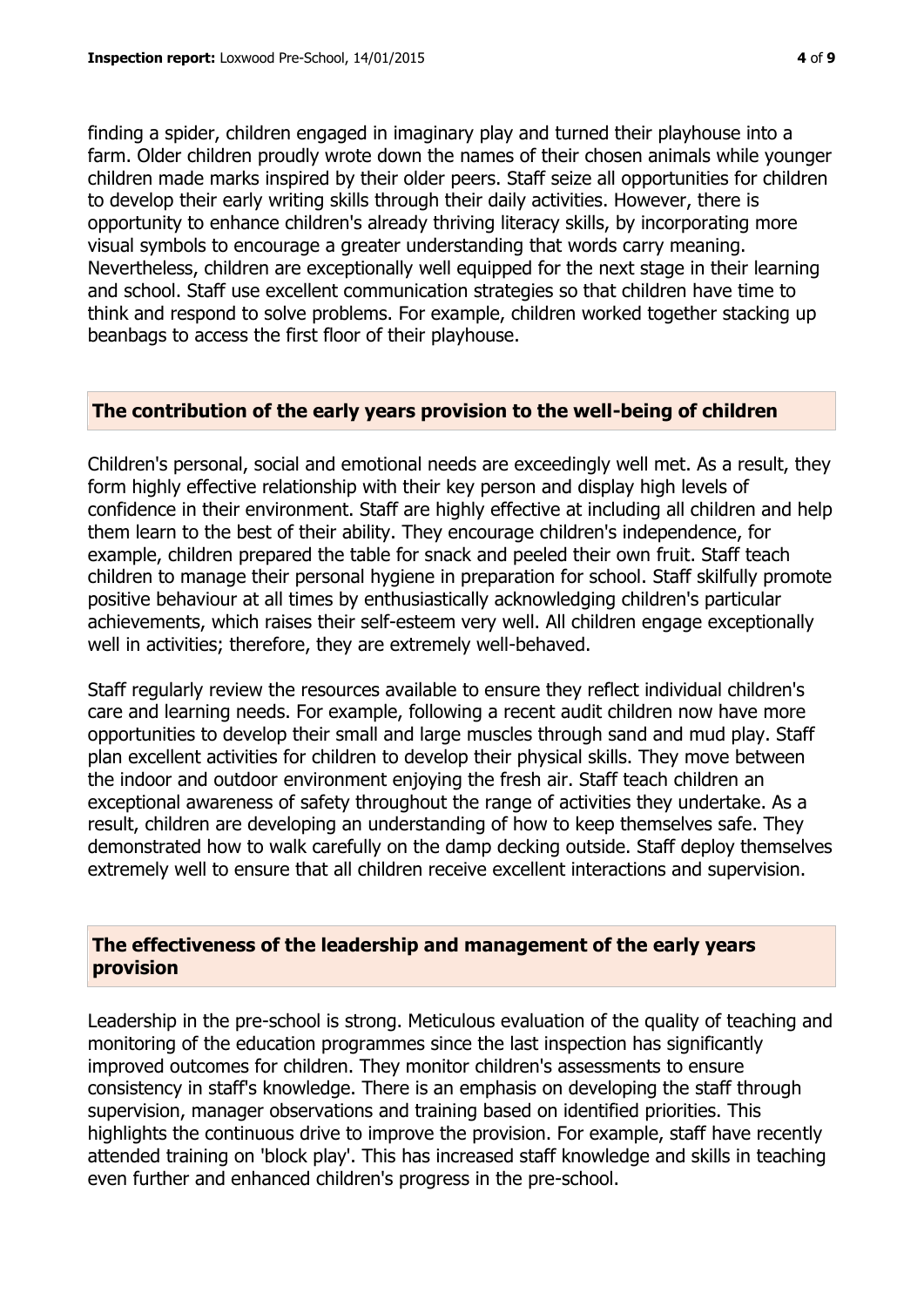Staff expertly promote children's safety and welfare and they demonstrate a wealth of knowledge about safeguarding to ensure the welfare of children. Staff are able to identify signs of abuse and know the correct procedures for reporting concerns. The leadership team has robust recruitment and induction procedures to ensure all adults are suitability to work with children. The manager and staff team complete rigorous risk assessments in the indoor and outdoor environment to minimise or eliminate hazards. Staff meticulously implement the robust policies, to steer staff's already excellent practice. They give children's safety the very highest priority.

Parents' views are valued and there are many opportunities for them to share their opinions and informally through daily discussions and formally through questionnaires. For example, following suggestions from parents staff display children's creative work imaginatively around the pre-school. Staff involve children in making decisions about their activities, which help focus the daily planning and organisation of resources. This demonstrates the views of parents and children are unique and valued. Excellent partnerships with other settings, fully supports continuity in learning experiences for children.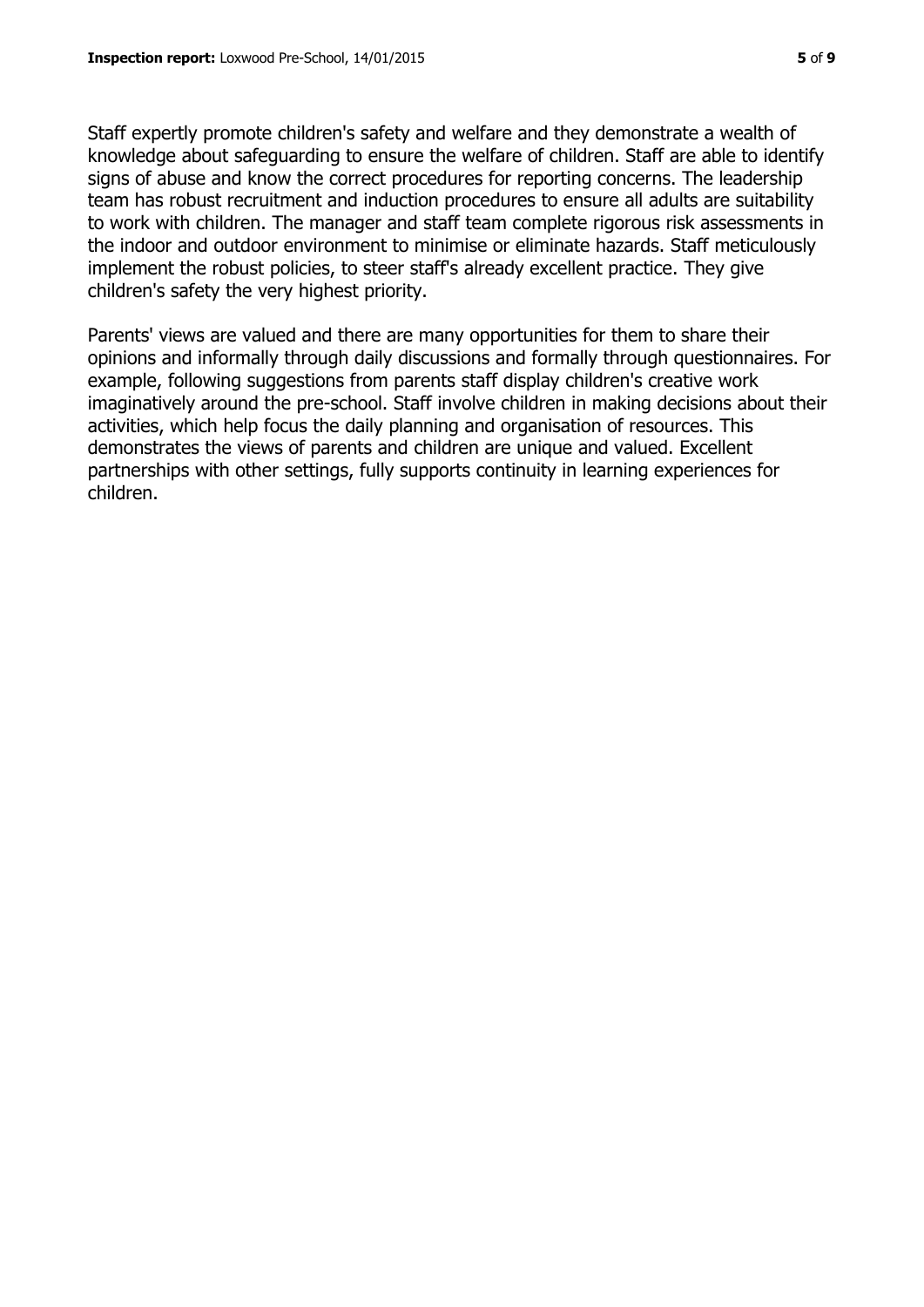# **What inspection judgements mean**

# **Registered early years provision**

| <b>Grade</b> | <b>Judgement</b>               | <b>Description</b>                                                                                                                                                                                                                                                                                                                                                                                |
|--------------|--------------------------------|---------------------------------------------------------------------------------------------------------------------------------------------------------------------------------------------------------------------------------------------------------------------------------------------------------------------------------------------------------------------------------------------------|
| Grade 1      | Outstanding                    | Outstanding provision is highly effective in meeting the needs<br>of all children exceptionally well. This ensures that children are<br>very well prepared for the next stage of their learning.                                                                                                                                                                                                  |
| Grade 2      | Good                           | Good provision is effective in delivering provision that meets<br>the needs of all children well. This ensures children are ready<br>for the next stage of their learning.                                                                                                                                                                                                                        |
| Grade 3      | <b>Requires</b><br>improvement | The provision is not giving children a good standard of early<br>years education and/or there are minor breaches of the<br>safeguarding and welfare requirements of the Early Years<br>Foundation Stage. We re-inspect nurseries and pre-schools<br>judged as requires improvement within 12 months of the date<br>of inspection.                                                                 |
| Grade 4      | Inadequate                     | Provision that is inadequate requires significant improvement<br>and/or enforcement action. The provision is failing to give<br>children an acceptable standard of early years education and/or<br>is not meeting the safeguarding and welfare requirements of<br>the Early Years Foundation Stage. It will be monitored and<br>inspected again within six months of the date of this inspection. |
| Met          |                                | There were no children present at the time of the inspection.<br>The inspection judgement is that the provider continues to<br>meet the requirements for registration.                                                                                                                                                                                                                            |
| Not met      |                                | There were no children present at the time of the inspection.<br>The inspection judgement is that the provider does not meet<br>the requirements for registration.                                                                                                                                                                                                                                |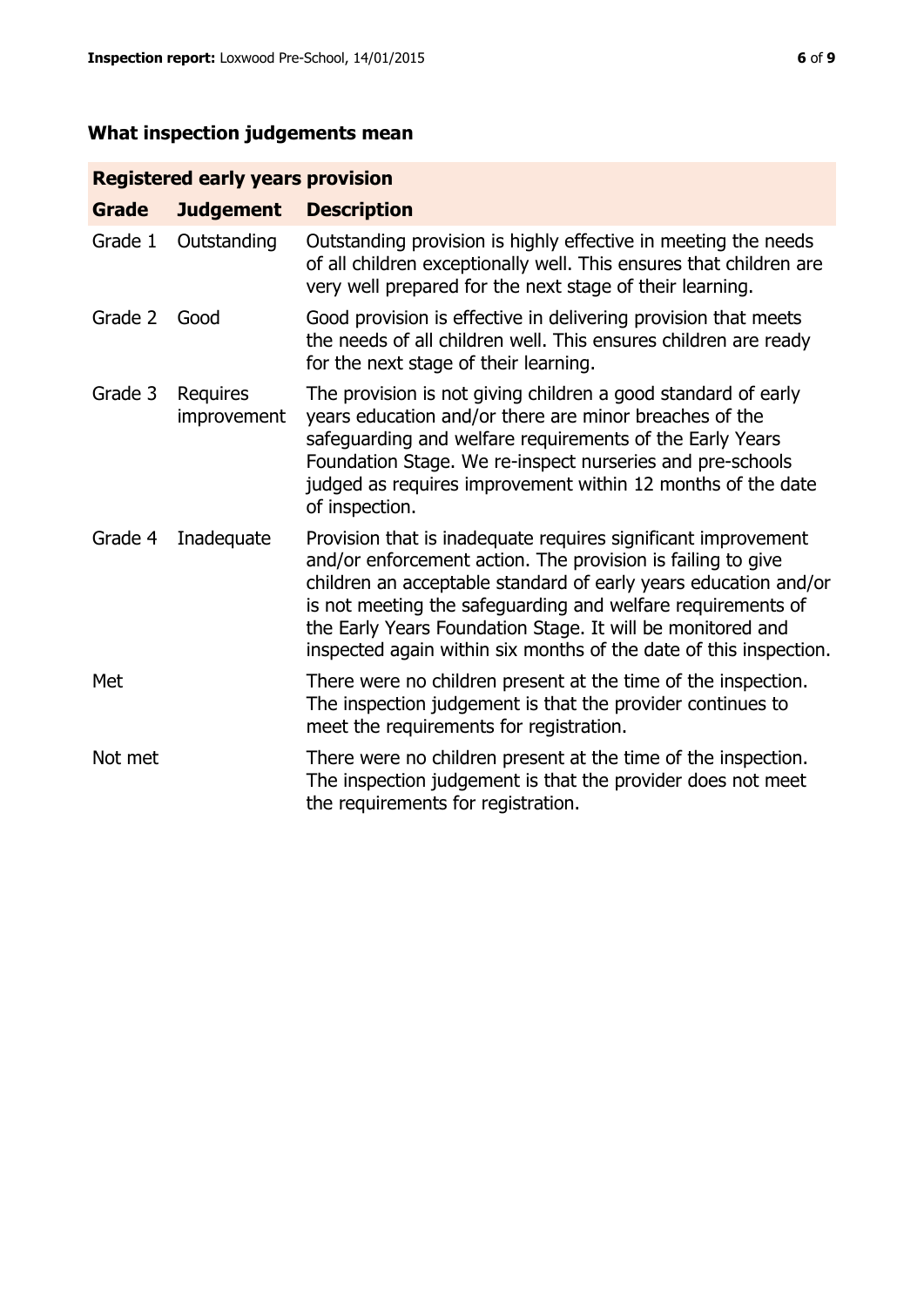#### **Inspection**

This inspection was carried out by Ofsted under sections 49 and 50 of the Childcare Act 2006 on the quality and standards of provision that is registered on the Early Years Register. The registered person must ensure that this provision complies with the statutory framework for children's learning, development and care, known as the Early Years Foundation Stage.

# **Setting details**

| Unique reference number       | 113592                       |
|-------------------------------|------------------------------|
| <b>Local authority</b>        | <b>West Sussex</b>           |
| <b>Inspection number</b>      | 835923                       |
| <b>Type of provision</b>      | Sessional provision          |
| <b>Registration category</b>  | Childcare - Non-Domestic     |
| Age range of children         | $0 - 5$                      |
| <b>Total number of places</b> | 17                           |
| Number of children on roll    | 24                           |
| <b>Name of provider</b>       | Loxwood Pre-School Committee |
| Date of previous inspection   | 22/11/2011                   |
| <b>Telephone number</b>       | 01403 753284 or 01403 823824 |

Any complaints about the inspection or the report should be made following the procedures set out in the guidance *'Complaints procedure: raising concerns and making complaints* about Ofsted', which is available from Ofsted's website: www.ofsted.gov.uk. If you would like Ofsted to send you a copy of the guidance, please telephone 0300 123 4234, or email enquiries@ofsted.gov.uk.

# **Type of provision**

For the purposes of this inspection the following definitions apply:

Full-time provision is that which operates for more than three hours. These are usually known as nurseries, nursery schools and pre-schools and must deliver the Early Years Foundation Stage. They are registered on the Early Years Register and pay the higher fee for registration.

Sessional provision operates for more than two hours but does not exceed three hours in any one day. These are usually known as pre-schools, kindergartens or nursery schools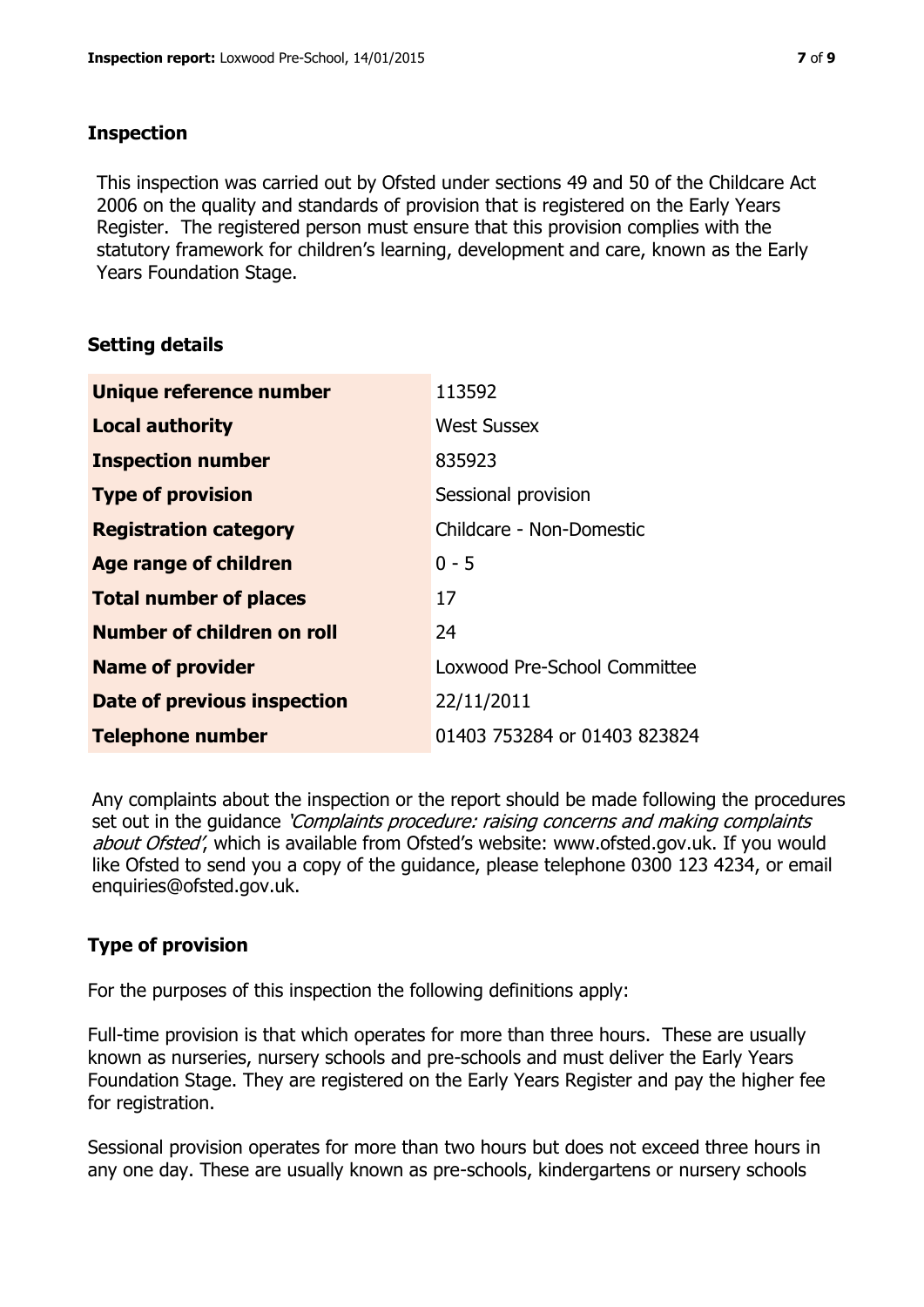and must deliver the Early Years Foundation Stage. They are registered on the Early Years Register and pay the lower fee for registration.

Childminders care for one or more children where individual children attend for a period of more than two hours in any one day. They operate from domestic premises, which are usually the childminder's own home. They are registered on the Early Years Register and must deliver the Early Years Foundation Stage.

Out of school provision may be sessional or full-time provision and is delivered before or after school and/or in the summer holidays. They are registered on the Early Years Register and must deliver the Early Years Foundation Stage. Where children receive their Early Years Foundation Stage in school these providers do not have to deliver the learning and development requirements in full but should complement the experiences children receive in school.